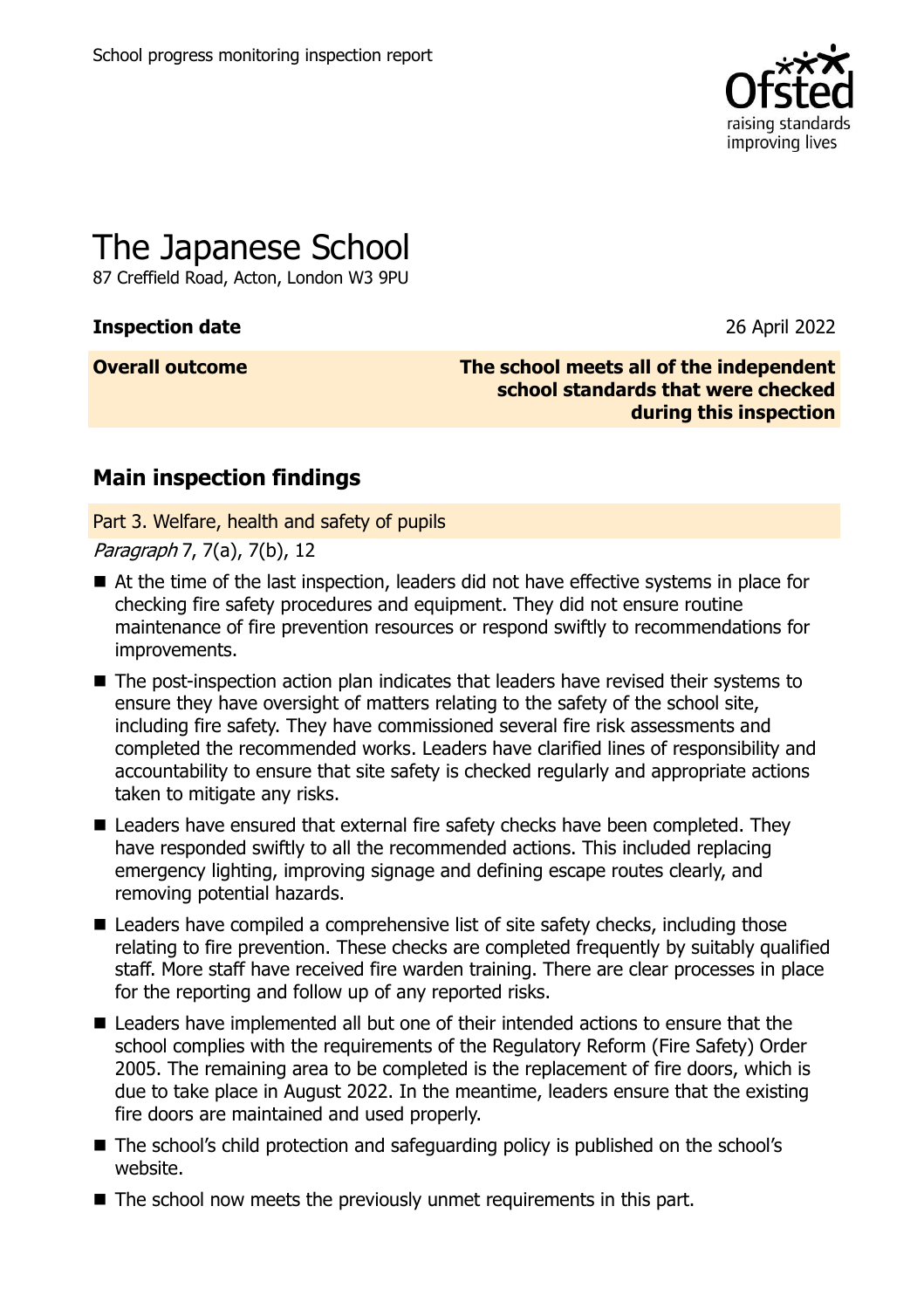

Part 8. Quality of leadership in and management of schools Paragraph 34(1), 34(1)(a), 34(1)(b), 34(1)(c)

■ The proprietor body has taken swift and effective action to ensure that previously unmet standards are now met. Leaders have worked with external specialists to improve their understanding of statutory requirements relating to site safety. New leaders have worked closely with experienced colleagues so that there has been continuity in leaders' oversight and implementation of the action plan. Leaders' revised systems for routine risk assessment and fire safety procedures are embedded and demonstrate commitment to ensure the independent school standards continue to be met.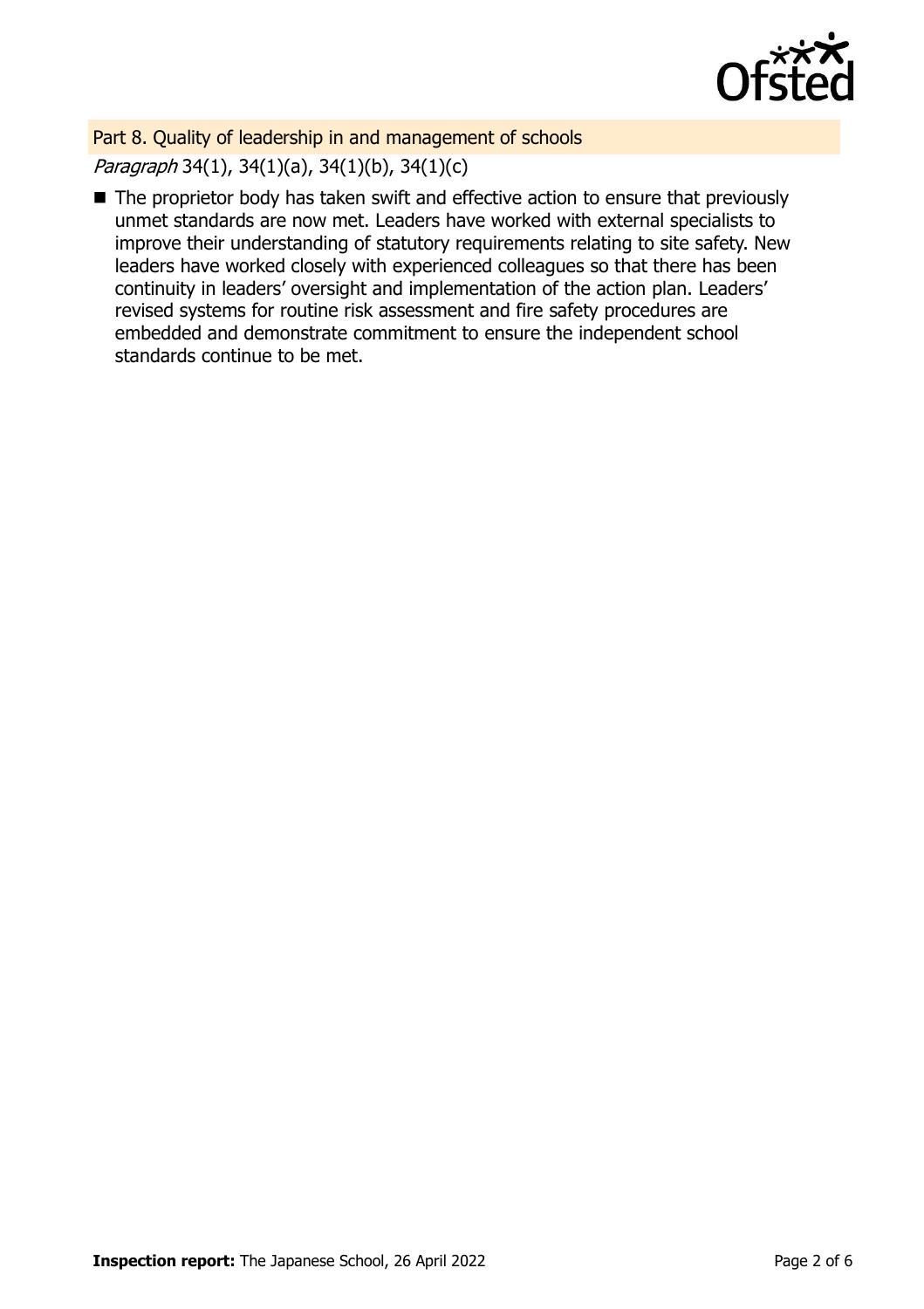

## **Compliance with regulatory requirements**

The school meets the requirements of the schedule to the Education (Independent School Standards) Regulations 2014 ('the independent school standards') and associated requirements that were checked during this inspection. This included the standards and requirements that the school was judged to not comply with at the previous inspection. Not all of the standards and associated requirements were checked during this inspection.

#### **The school now meets the following independent school standards**

#### **Part 3. Welfare, health and safety of pupils**

■ 12 The standard in this paragraph is met if the proprietor ensures compliance with the Regulatory Reform (Fire Safety) Order 2005.

#### **Part 8. Quality of leadership in and management of schools**

- $\blacksquare$  34(1) The standard about the quality of leadership and management is met if the proprietor ensures that persons with leadership and management responsibilities at the school–
- 34(1)(a) demonstrate good skills and knowledge appropriate to their role so that the independent school standards are met consistently;
- 34(1)(b) fulfil their responsibilities effectively so that the independent school standards are met consistently; and
- 34(1)(c) actively promote the well-being of pupils.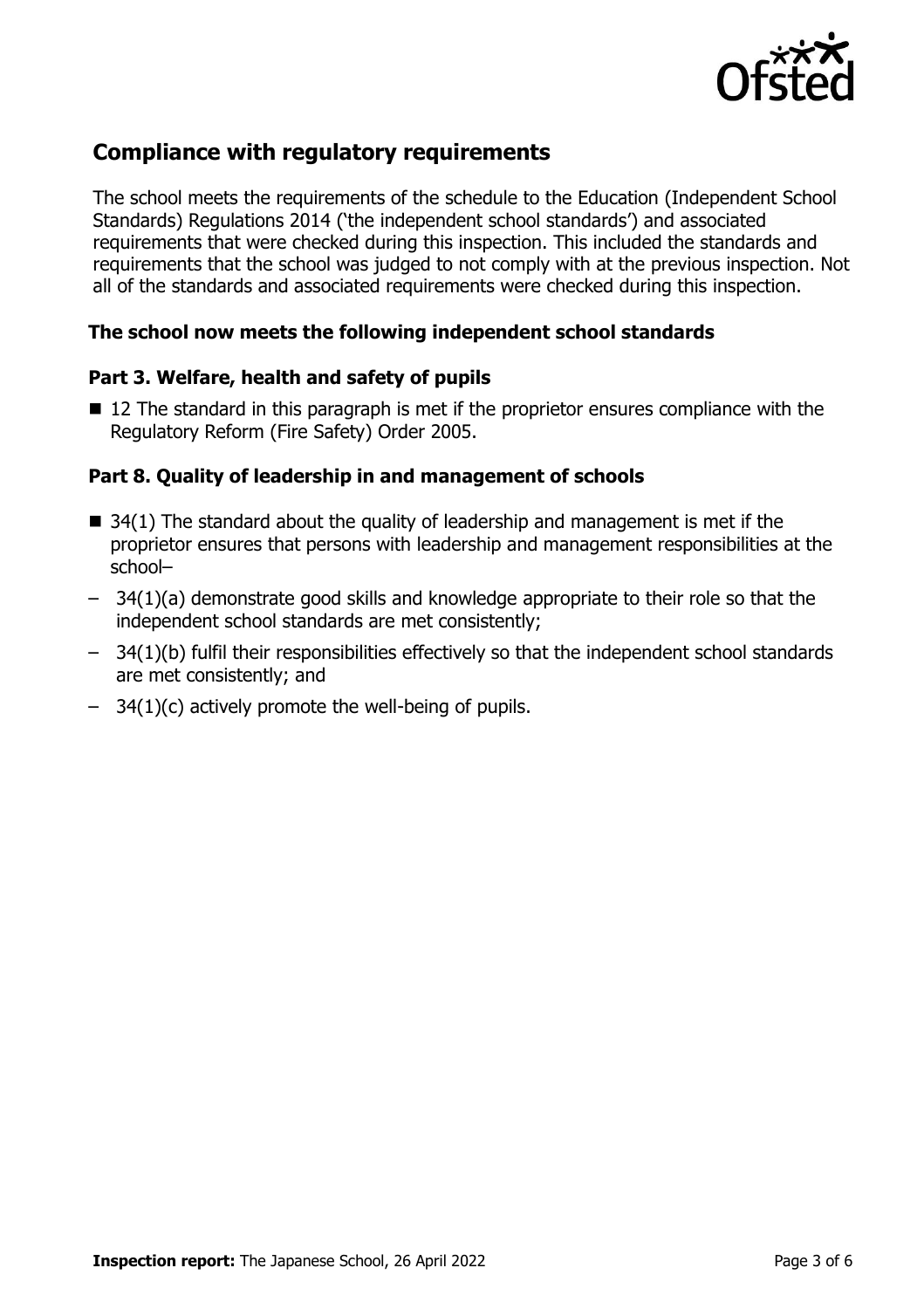

## **School details**

| Unique reference number  | 101958   |
|--------------------------|----------|
| DfE registration number  | 307/6070 |
| <b>Inspection number</b> | 10237042 |

This inspection was carried out under section 109(1) and (2) of the Education and Skills Act 2008, the purpose of which is to advise the Secretary of State for Education about the school's suitability for continued registration as an independent school.

| Type of school                        | Other independent school                    |
|---------------------------------------|---------------------------------------------|
| <b>School status</b>                  | Independent school                          |
| Age range of pupils                   | 6 to 15                                     |
| Gender of pupils                      | Mixed                                       |
| Number of pupils on the school roll   | 286                                         |
| Proprietor                            | The Japanese School Limited                 |
| Chair                                 | Daisuke Mototani                            |
| <b>Headteacher</b>                    | Masahiko Sato                               |
| Annual fees (day pupils)              | £3,402                                      |
| Telephone number                      | 020 8993 7145                               |
| <b>Website</b>                        | www.thejapaneseschool.ltd.uk/nihonjingakko/ |
| <b>Email address</b>                  | ron-nichi@thejapaneseschool.ltd.uk          |
| Dates of previous standard inspection | 13 and 15 July 2021                         |

#### **Information about this school**

- The previous standard inspection was in July 2021.
- Since the previous inspection, a new headteacher has been appointed. There is also a new school secretary who has oversight of matters relating to the welfare, health and safety of pupils.
- The school does not make use of alternative provision.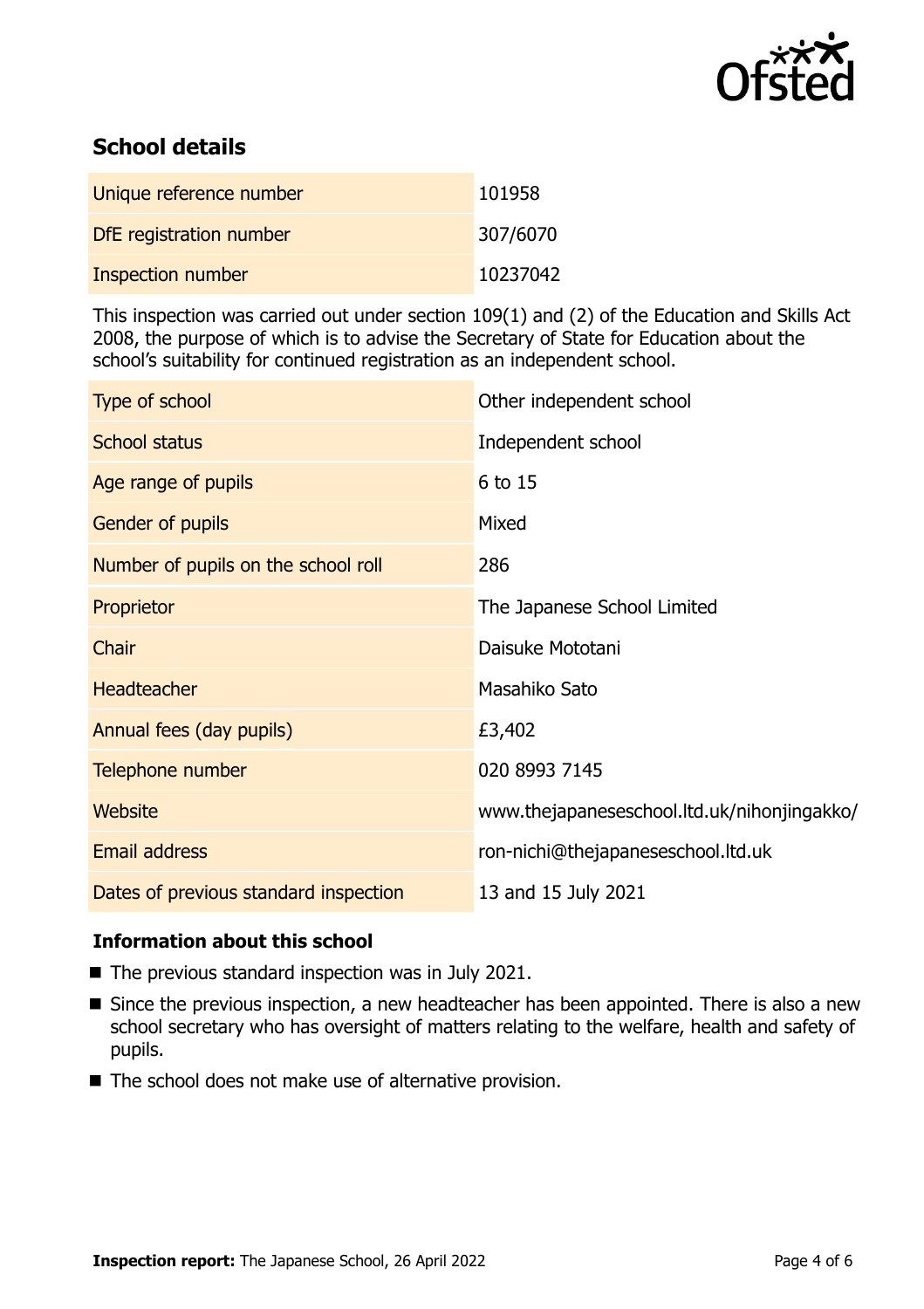

## **Information about this inspection**

- This inspection was carried out at the request of the registration authority for independent schools. The purpose of the inspection was to monitor the progress the school has made in meeting the independent school standards and other requirements that it was judged to not comply with at its previous inspection.
- This was the school's first progress monitoring inspection. It was conducted without notice.
- Since the school's last standard inspection in July 2021, leaders were asked to submit an action plan. Ofsted judged the school's action plan to be acceptable on 4 February 2022. The Department for Education requested that this first progress monitoring visit consider whether particular independent school standards contained within Part 3 and Part 8 are now met.
- $\blacksquare$  The inspector met with the headteacher, the deputy headteacher, the school secretary and the vice-chair of the proprietor board. The inspector also held a telephone conversation with the school's external adviser.
- The inspector toured the school site accompanied by school leaders. The tour included consideration of works completed as part of the implementation of leaders' action plan. The inspector also scrutinised a wide range of school documents relating to the welfare, health and safety of pupils, including fire risk assessments, records of regular site safety checks and staff training.

#### **Inspection team**

Amanda Carter-Fraser, lead inspector Her Majesty's Inspector